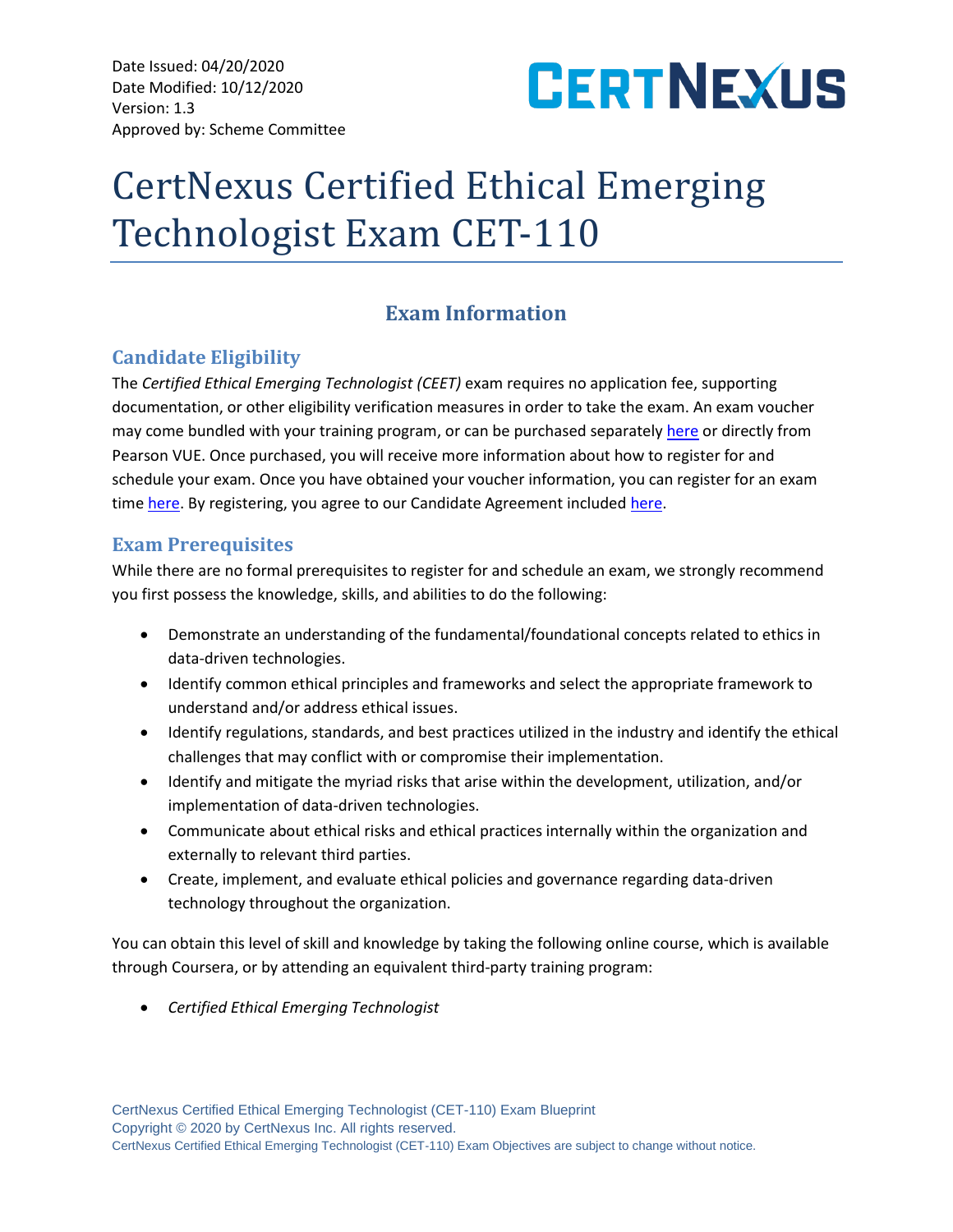# **Exam Specifications**

# **Number of Items:** 80

#### **Passing Score:** 62%

**Duration**: 120 minutes (**Note**: Published exam times include the 10 minutes you are allotted for reading and signing the Candidate Agreement and reviewing exam instructions.)

**Exam Options**: In person at Pearson VUE test centers or online via Pearson OnVUE online proctoring

**Item Formats**: Multiple Choice/Multiple Response

# **Exam Description**

#### **Target Candidate:**

This certification exam is designed for individuals seeking to demonstrate a vendor neutral, crossindustry, and multidisciplinary understanding of applied technology ethics that will enable them to navigate the processes by which ethical integrity may be upheld within emerging data-driven technology fields (such as artificial intelligence (AI), Internet of Things (IoT), and data science).

#### **Exam Objective Statement:**

This exam will certify that the successful candidate has the knowledge, skills, and abilities required to apply foundational ethical principles, follow industry-standard frameworks, identify and mitigate risks, and navigate ethical organizational governance in order to devise and maintain ethical, trusted, and inclusive data-driven technologies.

To ensure exam candidates possess the aforementioned knowledge, skills, and abilities, the *Certified Ethical Emerging Technologist (CEET)* exam will test them on the following domains with the following weightings:

| Domain                                                     | % of Examination |
|------------------------------------------------------------|------------------|
| 1.0 Fundamental Concepts for Data-Driven Technology Ethics | 17%              |
| <b>2.0 Ethical Frameworks</b>                              | 23%              |
| 3.0 Risk Identification and Mitigation                     | 30%              |
| <b>4.0 Communication</b>                                   | 12%              |
| 5.0 Organizational Policy and Governance                   | 18%              |
| Total                                                      | 1 በበ%            |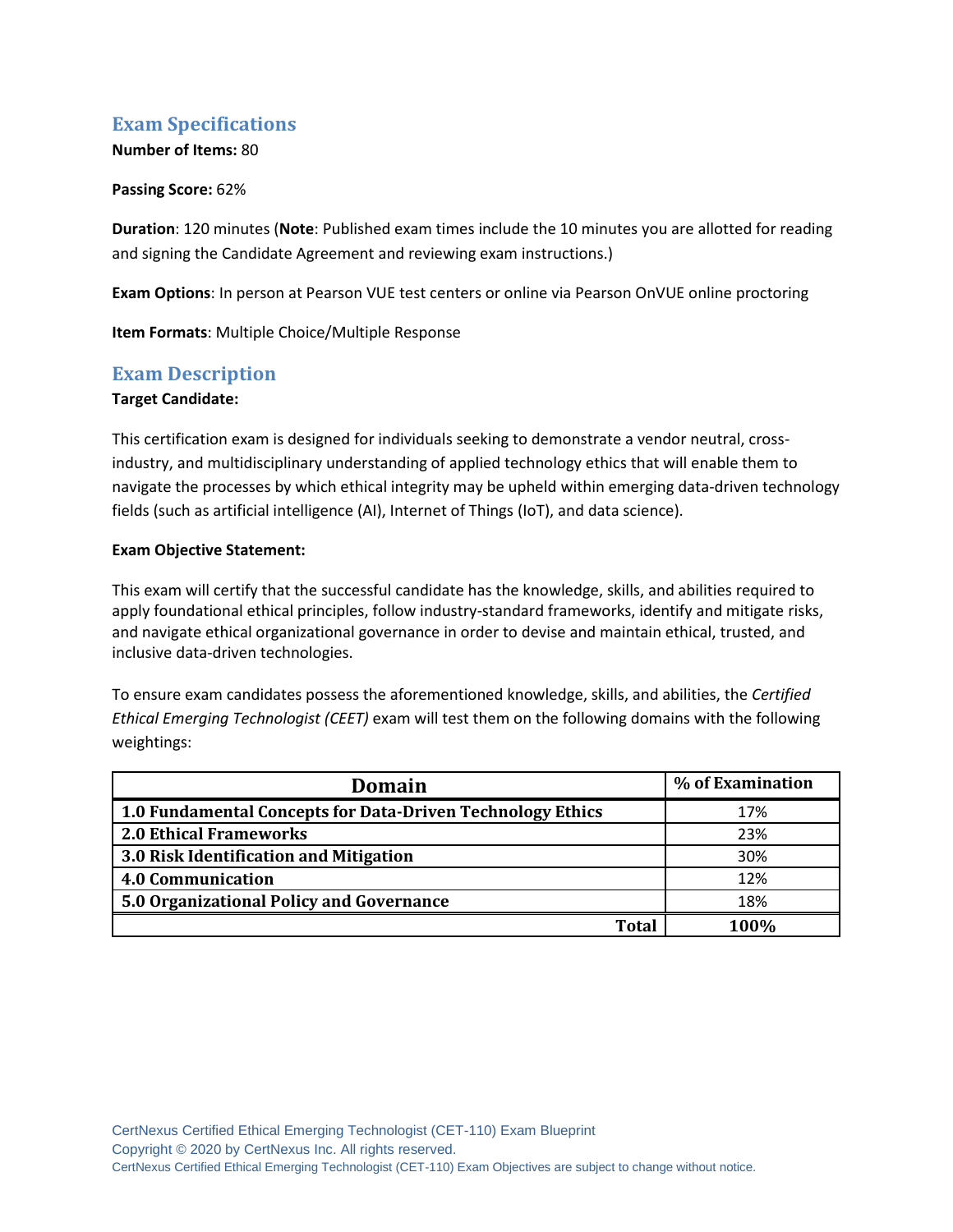The information that follows is meant to help you prepare for your certification exam. This information does not represent an exhaustive list of all the concepts and skills that you may be tested on during your exam. The exam domains, identified previously and included in the objectives listing, represent the large content areas covered in the exam. The objectives within those domains represent the specific tasks associated with the job role(s) being tested. The information beyond the domains and objectives is meant to provide examples of the types of concepts, tools, skills, and abilities that relate to the corresponding domains and objectives. All of this information represents the industry-expert analysis of the job role(s) related to the certification and does not necessarily correlate one-to-one with the content covered in your training program or on your exam. We strongly recommend that you independently study to familiarize yourself with any concept identified here that was not explicitly covered in your training program or products.

# **Objectives**

- **Domain 1.0 Fundamental Concepts for Data-Driven Technology Ethics**
- **Objective 1.1 Identify and describe common terminology or concepts important to data-driven technology ethics**
	- AI-related concepts
		- o Narrow AI
		- o General AI
		- o Superintelligence
		- o Ambient intelligence
		- o Black box
		- o Model training
	- Data science-related concepts
		- o Pipeline
		- o Ground truth dataset
	- Legal-related concepts
		- o EULA
		- o ToS
		- o Click-through agreement
		- o SLA
		- o Visual contracts
		- o Smart contracts
		- o Data sharing agreement
		- o Liability
		- o Legal responsibility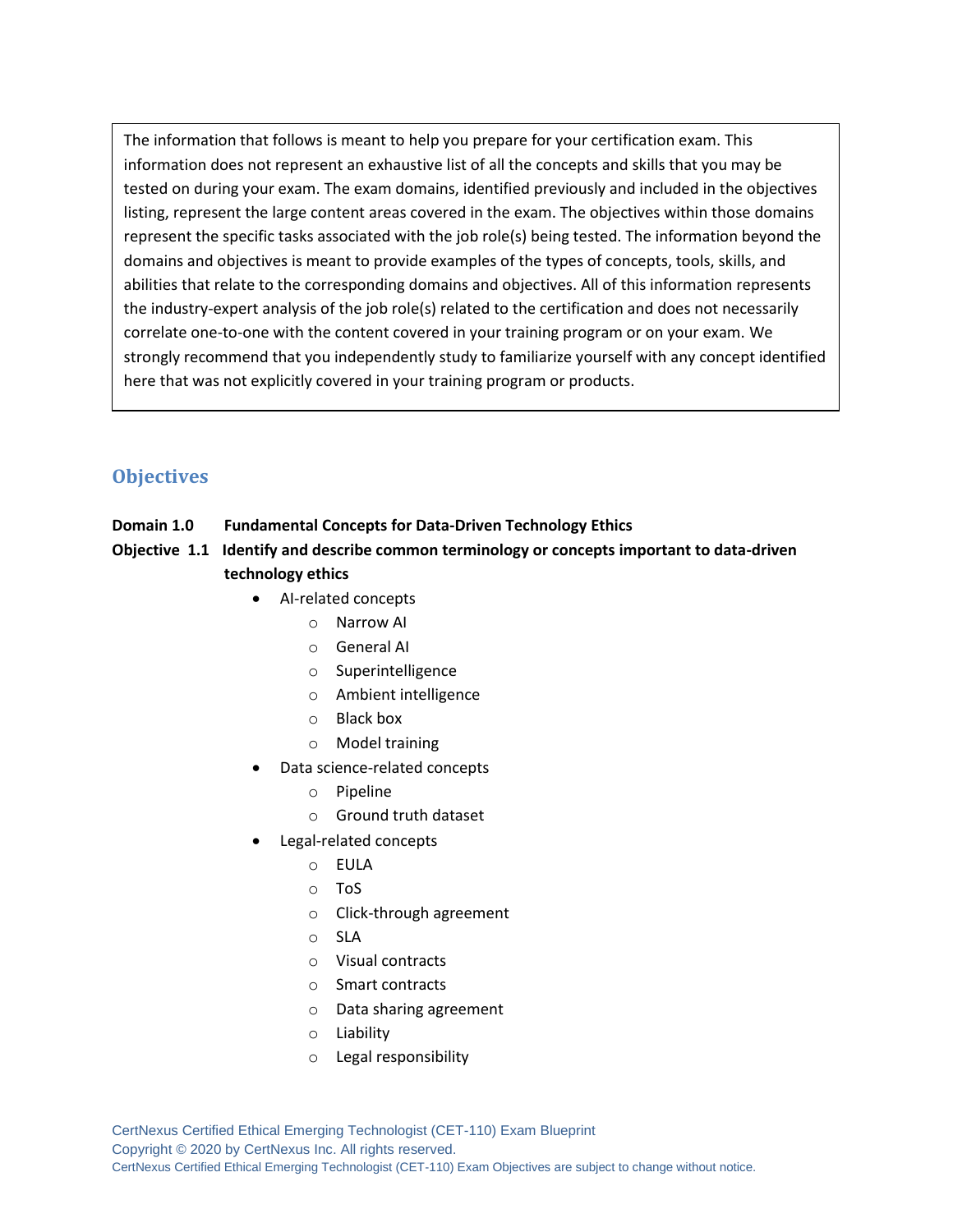- Privacy-related concepts
	- o PII
	- o Pseudonymization
	- o Anonymization
	- o Differential privacy
	- o Protected attributes
	- o Passive listening
	- o Opt-in/Opt-out
	- o Informed consent
	- o Facial recognition
	- o De-identification
	- o Privacy-by-Design
	- o Data ethics
- **Ethics** 
	- o Autonomy
	- o Justice
	- o Ethical risk
	- o Techno-social engineering
	- o Personhood
	- o Engineering activism
	- o Ethics-by-Design
	- o Beneficence
	- o Non-maleficence
	- o Universalizability
	- o Moral relativism
	- o Moral agency
	- o Moral psychology
	- o Moral reasoning
	- o Moral judgments
- **Bias** 
	- o Implicit bias
	- o Complacency bias
	- o Automation bias
	- o Data collection bias
	- o Reinforcement bias
	- o Temporal bias
	- o Human-cognitive bias
	- o Cultural bias
	- o Statistical bias
	- o Sociological bias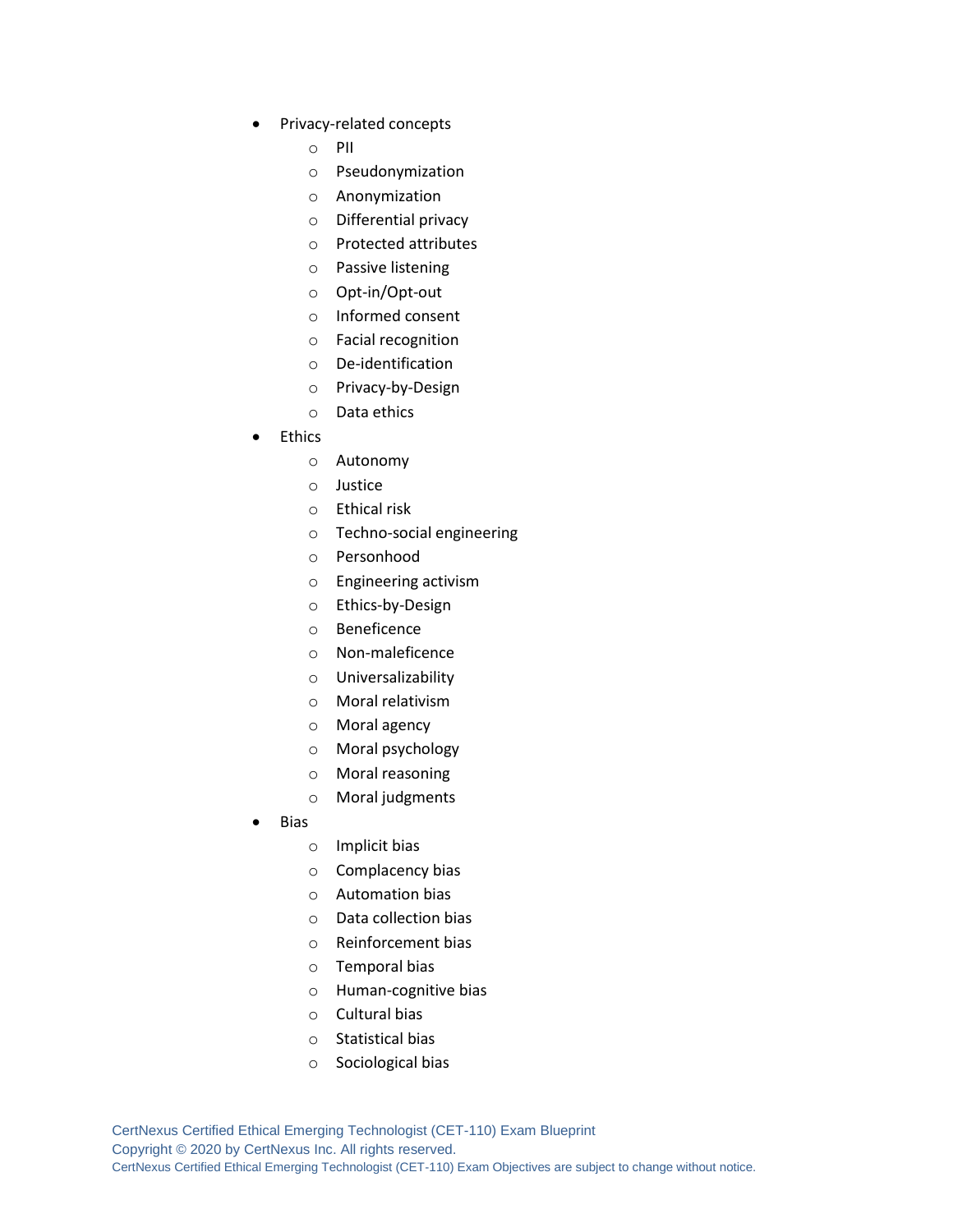- o Equity
	- Demographic parity
	- Equal opportunity
	- Equal accuracy
- Evaluation metrics
	- o Accuracy and specificity
	- o Reliability
	- o Goodhart's Law

#### **Objective 1.2 Identify and describe common ethical theories**

- Moral philosophy
	- o Utilitarianism/Consequentialism
	- o Determinism
	- o Virtue ethics
	- o Deontology
- Applied ethics
	- o Bioethics
	- o Business ethics
	- o Engineering ethics
	- o Professional ethics
	- o Social ethics
	- o Environmental ethics

#### **Objective 1.3 Identify when it is appropriate to conduct an ethical risk review**

- Ideation and innovation management activities
- What-if scenario planning sessions
- New product/service development
- All along the data science/AI development lifecycle, from ideation and design through deployment and maintenance
- Stage gates and other points as appropriate within an organization's Ethics-by-Design practices
- When legal and/or regulatory non-compliance has occurred
- When an ethical violation or incident has occurred

#### **Domain 2.0 Ethical Frameworks**

#### **Objective 2.1 Identify common ethical principles cited by major ethical frameworks**

- Privacy
- Accountability
- Safety and Security
- Transparency and Explainability
	- o Auditability
	- o Explicability
	- o Interpretability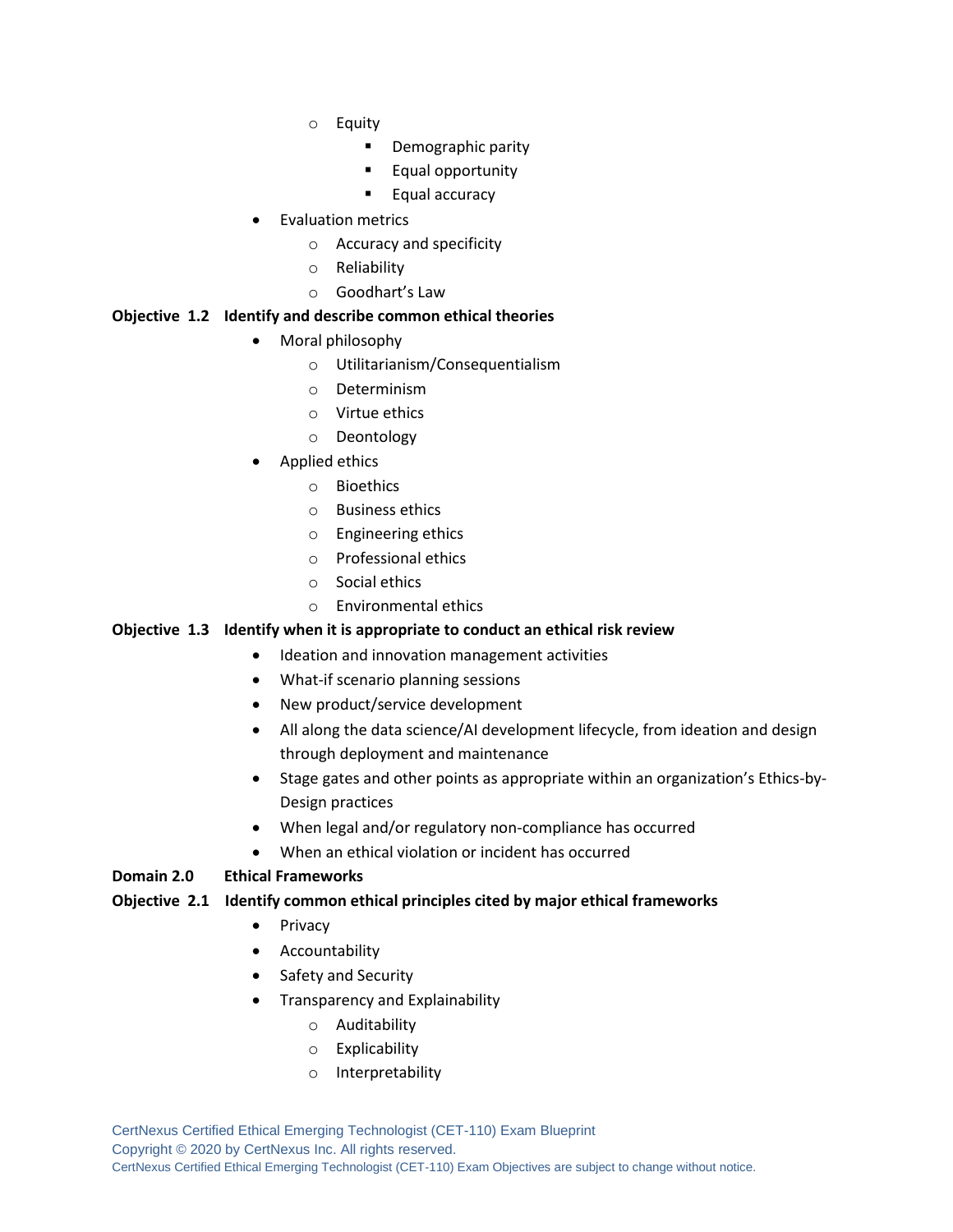- Fairness and Non-Discrimination
- Human Control of Technology
- Professional Responsibility
- Promotion of Human Values

# **Objective 2.2 Given an ethically challenging dilemma, identify and select an ethical framework to understand the issue**

- Initiatives
	- o Academia
	- o Technical communities
	- o Business
	- o Civil society
	- o Intergovernmental organizations
	- o Trade unions
- **Examples** 
	- o The Montreal Declaration for a Responsible Development of Artificial Intelligence
	- o Ethics Guidelines for Trustworthy AI
	- o Beijing AI Principles
	- o Government AI Readiness Index
	- o Universal Guidelines for Artificial Intelligence
	- o Top 10 Principles for Ethical Artificial Intelligence
	- o OECD Principles on Artificial Intelligence
	- o Ethically Aligned Design (IEEE)
	- o G20 AI Principles
	- o The Asilomar AI Principles
	- o The Toronto Declaration

#### **Objective 2.3 Follow applicable regulations, standards, and best practices**

- Regulations
	- o The Code of Fair Information Practices
	- o OECD Privacy Guidelines
	- o GDPR
	- o CCPA
	- o PIPEDA
	- o POPI
	- o LGPD
	- o HIPAA
	- o COPPA
	- o Algorithmic Accountability Act
	- o FERPA
	- o PCI DSS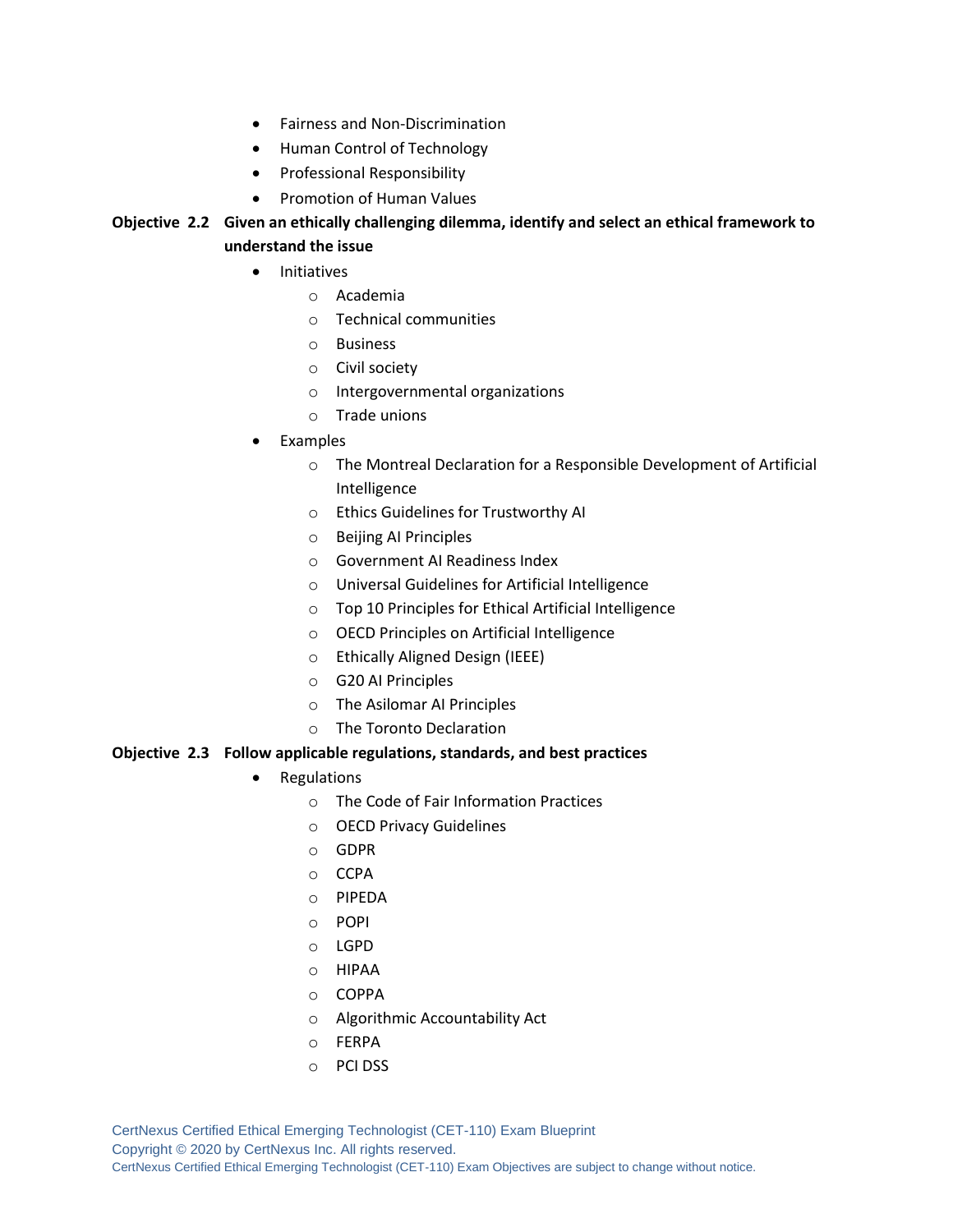- o BIPA
- Standards/best practices
	- o NIST CIS (NIST 800.53, SANS CSC, ISO 27001)
	- o ISO 27017
	- o NISTIR 8288
	- o MITRE ATT&CK Framework
	- o IEEE 7000 series

### **Objective 2.4 Identify ethical challenges that may conflict or require compromise with regulatory and/or business constraints or demands**

- Data minimization principle vs. need for data
- Performance vs. explainability
- Compliance vs. cost
- Transparency/explainability vs. intellectual property rights
- Company/stakeholder needs vs. ethical decision making
- Ethics washing
	- o Marketing vs. integrity
	- o Use of collected data vs. integrity
- Efficiency vs. the risk of collateral damage
	- o Militarization/weaponization of AI
- Proliferation of AI to unscrupulous actors vs. democratization of AI (e.g., open source)
- Efficiency of development vs. cultural/contextual sensitivity
- Availability of datasets for ML algorithms vs. privacy protection
- Big data generated through devices (cloud, IoT) vs. concentration of power in big tech
- Fair competition vs. corporate hegemony (data assets)
- Efficiency/streamlining experience vs. enabling human agency/autonomy
- Moral relativism vs. evidence-based policy

#### **Domain 3.0 Risk Identification and Mitigation**

#### **Objective 3.1 Identify and mitigate privacy risks**

- Source
	- o Data use without informed consent
	- o Cross-correlation of combined data sources
	- o Third-party data
	- o Secondary use of data
	- o Use/integration of third-party products
- Methods of identification
	- o Check for presence of PII
	- o Check for presence of consent/legitimate interest/appropriate use
	- o Validate that legal and regulatory compliance has been met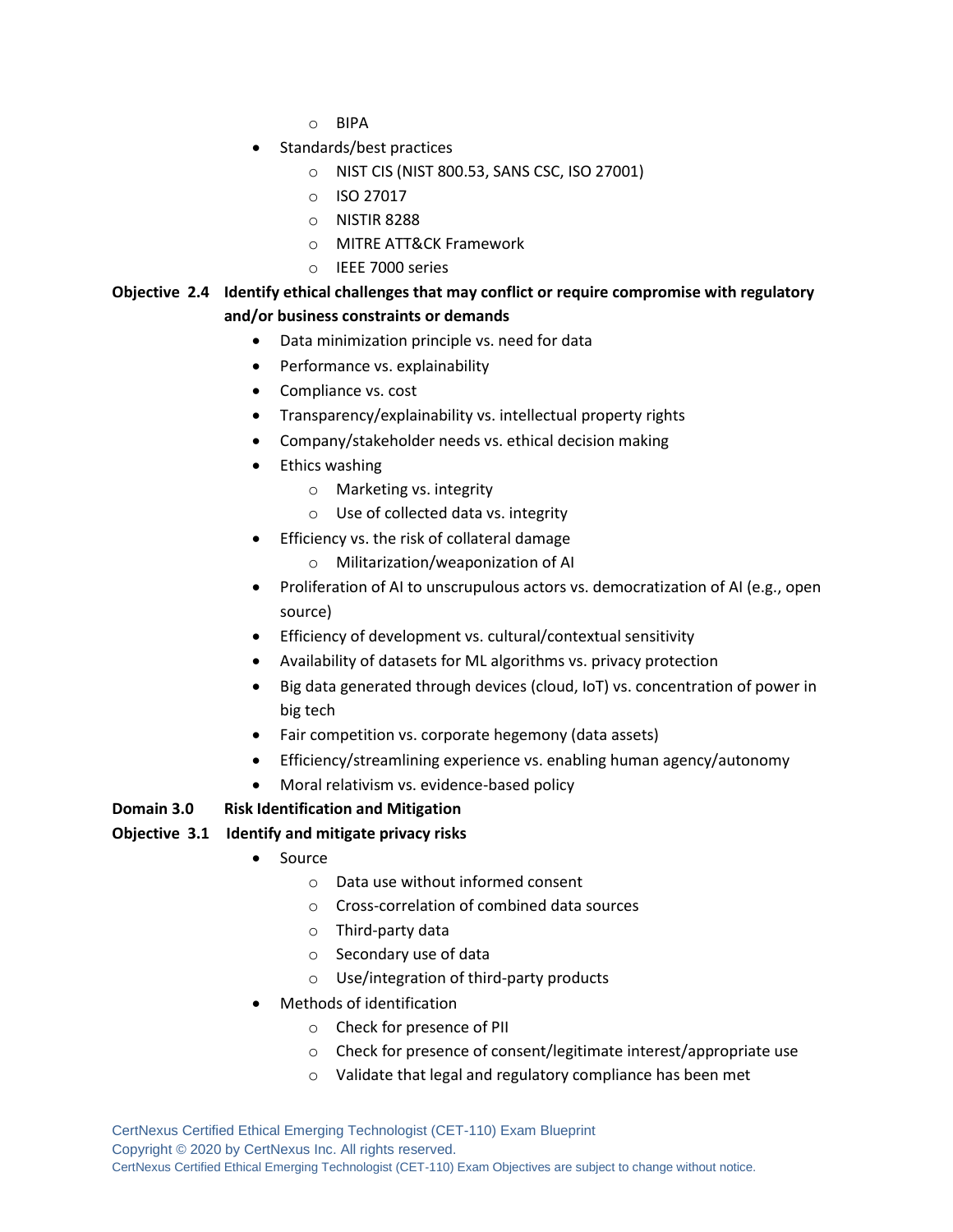- o Persona modeling with external input for human/machine actors
- o Put in place and maintain records of relevant personal data protection policies and processes
- o Track information about customer data, such as when it was collected and the terms governing its collection; accessing and using that data; and auditing access and use
- Mitigation strategies
	- o Communicate and verify intent
	- o Manage consent over time
	- o Use of synthetic data
	- o Avoid collecting PII or associated metadata
	- o Preserve data provenance
	- o Minimize amount of data shared
	- o Renew informed consent agreements
	- o Differential privacy
	- o Opt-in/opt-out
	- o User inspection
- Tools for identification/mitigation
	- o Privacy legislation databases
	- o World Legal Information Institute Database for International Privacy Law
	- o Trusted party/SSO/MFA
	- o Blockchain
	- o SDKs
		- HealthKit
		- ResearchKit
	- o Anonymization and pseudonymization
	- o Homomorphic encryption
	- o Zero-Knowledge Protocols

#### **Objective 3.2 Identify and mitigate accountability risks**

- Source
	- o Lack of transparency/explainability
	- o Use of third-party components (open source libraries, etc.)
	- o Lack of paper trails and black box records
	- o Task delegation to autonomous systems
	- o Data collected via federated learning/integrated systems
	- o Lack of guiding principles/governance
	- o Complacency/automation bias
	- o Extrajudicial judgment (eg., drone attacks based on metadata)
	- o Use/integration of third-party products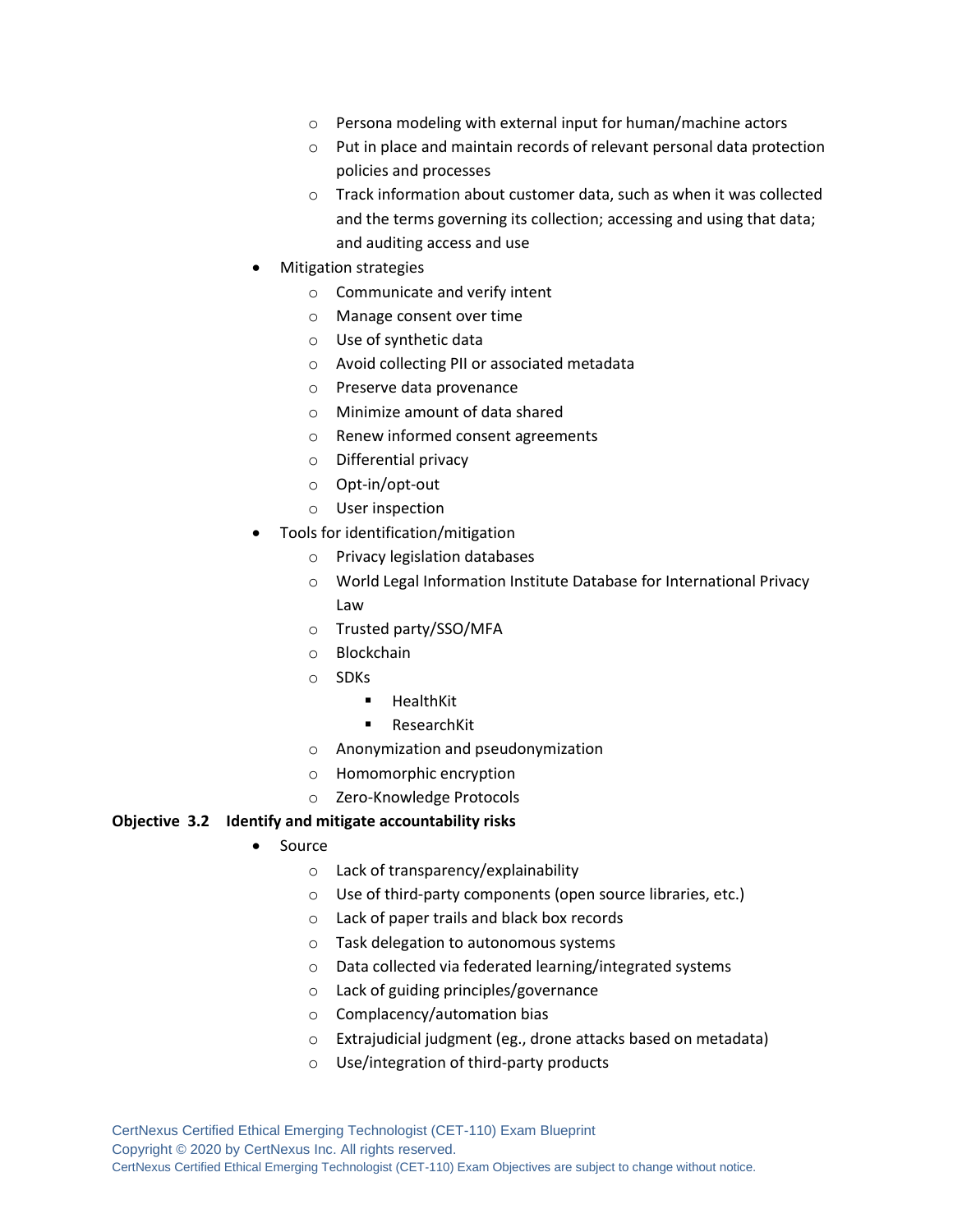- Methods of identification
	- o Be familiar with types of algorithms/models that are more "black box"
	- o Check for governance structure outlined by your organization
- Mitigation strategies
	- o Document company policies clearly and provide them to all design and development teams
	- o Be aware of the parameters of your organization's, other products, or vendor's responsibilities
	- o Document and record design processes and decisions
	- o Follow the business conduct guidelines/governance provided by your organization
	- o Pilot testing
	- o RACI matrices/RAM
	- o SOPs
	- o Internal review boards
	- o Ongoing collaboration and mutual accountability between data sharing partners
	- o Document processes for auditing operations of AI systems
- Tools for identification/mitigation
	- o Algorithmic Impact Assessment
	- o Data visualization and dashboard reporting

#### **Objective 3.3 Identify and mitigate transparency and explainability risks**

- Source
	- o Self-learning models
	- o Black box nature of the system
	- o Intellectual property rights
	- o Shadow banning (eg., content/users named from networks without knowing why)
	- o Use/integration of third-party products
- Methods of identification
	- o Identify algorithmic decisions
	- o Deconstruct specific decisions
	- o Explainable AI
- Mitigation strategies
	- o Provide contextual information about how an AI system works and interacts with data
	- o Publish the algorithms or algorithmic principles underlying AI systems
	- o Establish a channel by which an individual can seek an explanation
	- o Human-in-the-loop methods
	- o Account for downstream uses of data sets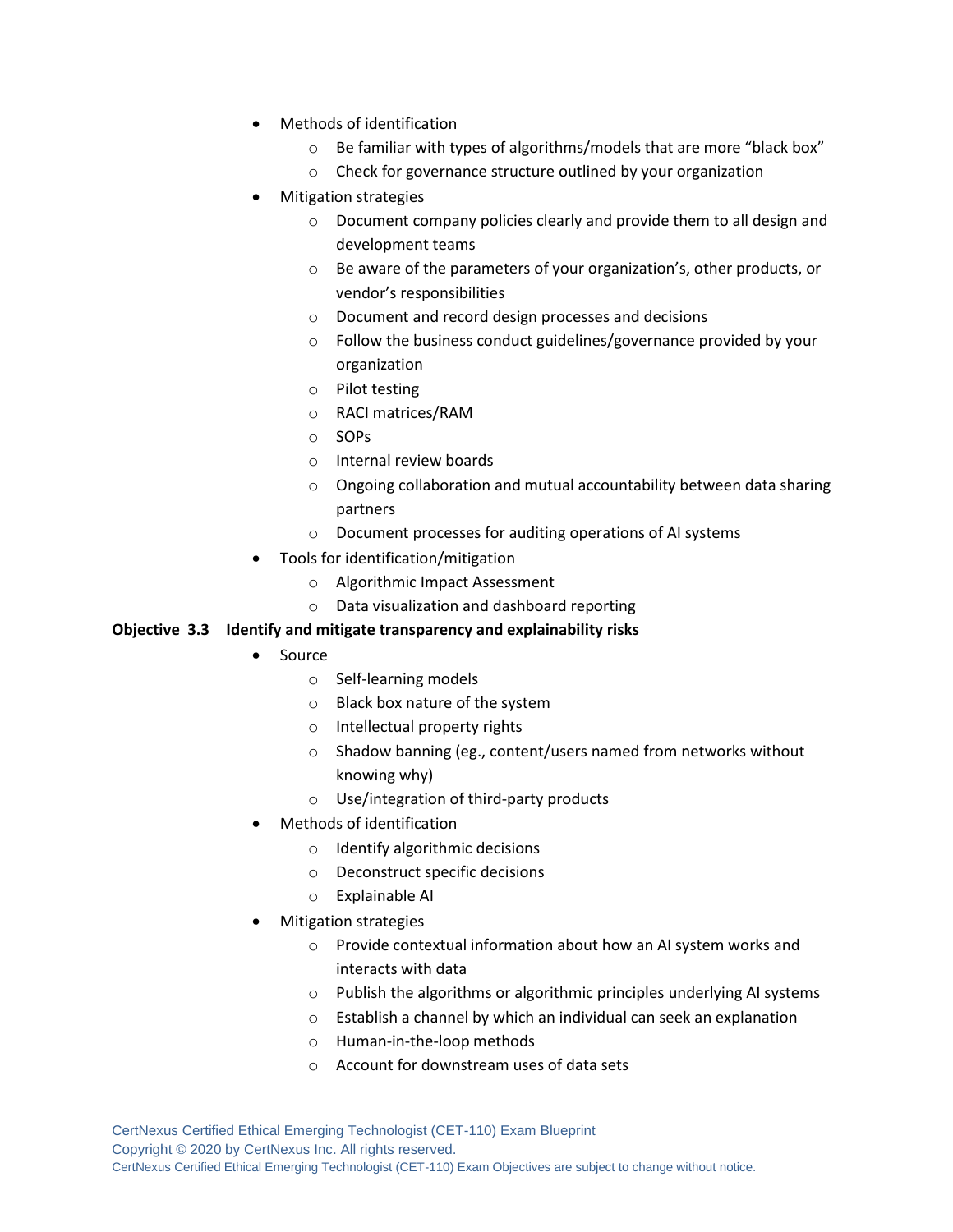- o Ensure data uses are consistent with intentions of data disclosers
- o Explain methods for analysis and marketing to data disclosers to maximize transparency at the point of data collection
- o Share information about potential inadequacies in training data
- Tools for identification/mitigation
	- o SHAP
	- o Alibi
	- o ELI5
	- o LIME
	- o What If tool

#### **Objective 3.4 Identify and mitigate fairness and non-discrimination (bias) risks**

- Source
	- o Implicit bias
	- o Data collection and sampling bias
	- o Automation bias
	- o Reinforcement bias
	- o Validation/verification of data labels
	- o Overfitting to training data
	- o Temporal bias
	- o Edge cases, outliers, and fitting to the mean
	- o Use/integration of third-party products
- Methods of identification
	- o Analytical techniques systematically assess data used to train AI systems for appropriate representativeness and document its origins and characteristics
	- o Persona modeling
	- o Analyze model behavior in different environments to identify harmful bias or discrimination
- Mitigation strategies
	- o Differentiate between useful algorithmic pattern matching and bias/prejudice
	- o Inclusive design
	- o Foreseeability
	- o Appropriate analysis
		- PESTLE
		- STEEPV
	- o Conduct representative user testing at appropriate points in the development lifecycle
	- o Model how a product or application functions in different environments or situations (information collection, engineering requirements, etc.)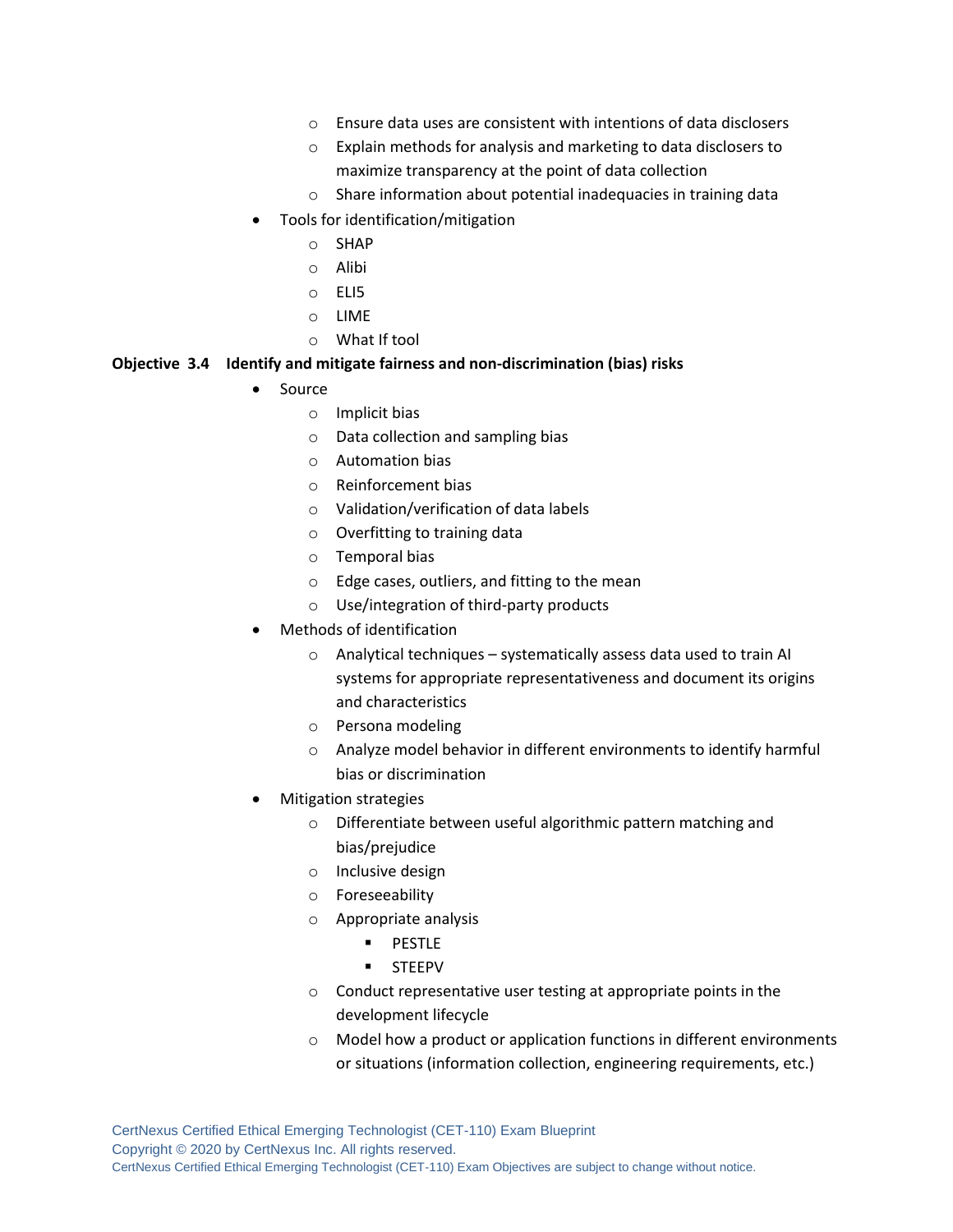- o Engage with appropriate external stakeholders to solicit their input during the development lifecycle
- Tools for identification/mitigation
	- o Bias and safety bounties
	- o The AI Fairness Project by IBM
	- o Radioactive data tracing

#### **Objective 3.5 Identify and mitigate safety and security risks**

- Source
	- o Abnormal system behaviors/unintended system interactions
	- o Bad actors
	- o Malicious data
	- o Groupthink
	- o Complacency bias
	- o Cyber attacks
		- DoS
		- Malware and ransomware
		- Passive Wiretapping
		- SQLi
		- Wardriving
		- Zero-day exploits
	- o Adversarial machine learning
	- o Use/integration of third-party products
- Methods of identification
	- o Threat modeling
	- o Engage SMEs in design and testing in order to utilize human judgment to identify blind spots and inference bias
	- $\circ$  Evaluate quality/suitability of data and models used to train and operate AI
	- o Vetting liability in negligence law (consumer safety)
	- o Attack trees
	- o VAST modeling
	- o Penetration testing
	- o Red teams
	- o Forensic analysis
	- o Threat intelligence
	- o Quantitative analysis probability and impact
- Mitigation strategies (Security-by-Design practices)
	- o Verify system is behaving as intended under actual operating conditions and can respond safely to unanticipated situations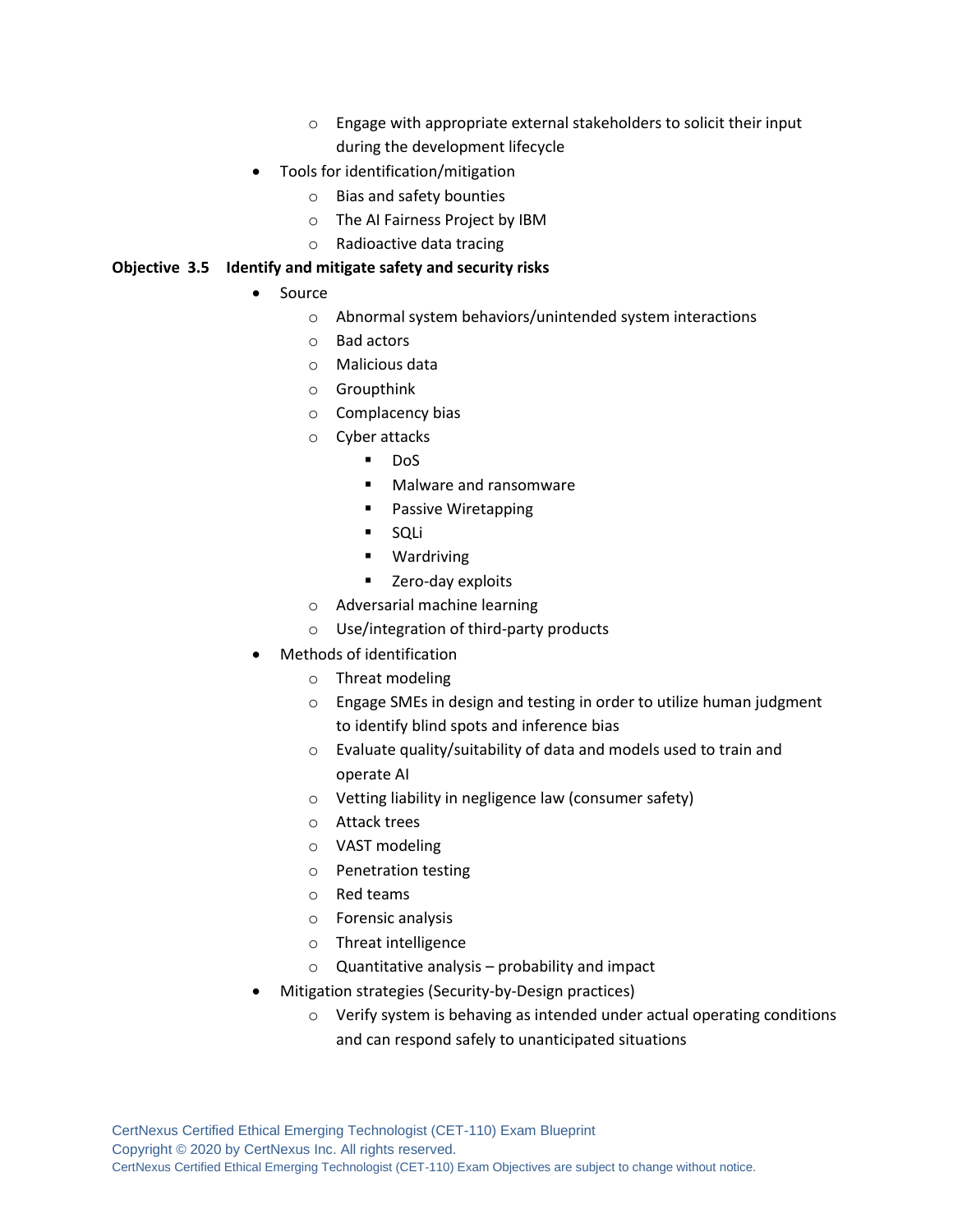- o Ensure more rigorous standards in design, testing, operations documentation for AI systems are used to make consequential (life/death) decisions about people
- o Implement controls for when/how AI should seek human input during critical situations and easily understood handover
- o Designate rapid response team members for emergency reaction
- o Feedback mechanism for users to report performance issues
- o Revisit data security practices on a regular basis
- o Set up secure environment for handling static data
- o Protect integrity and security of data throughout networks and supply chains
- o Destroy temporary databases that may contain aggregated data
- o Adhere to license agreements associated with APIs
- o Be conscious of the lack of control over streamed data
- Tools for identification/mitigation
	- o Breach and Attack simulation tools
	- o Threat modeling and analysis tools
	- o Vulnerability scoring tools
	- o Challenger models
	- o SIEM
	- o Black Box Multi-vector Testing
	- o Threat Libraries
	- o Risk Pattern Libraries
	- o Cognitive security

#### **Domain 4.0 Communication**

# **Objective 4.1 Effectively communicate with key stakeholders and/or team members (internal communication)**

- Identified ethical risks
- Business impacts
	- o Social impacts
	- o Organizational reputation
	- o Consumer trust
	- o Liability
	- o Legal/regulatory obligations
- Business incentives

# **Objective 4.2 Effectively communicate about the ethical practices of the organization to outside parties (external communication)**

- Marketing/Public Relations
- Brand awareness/value
- Media inquiries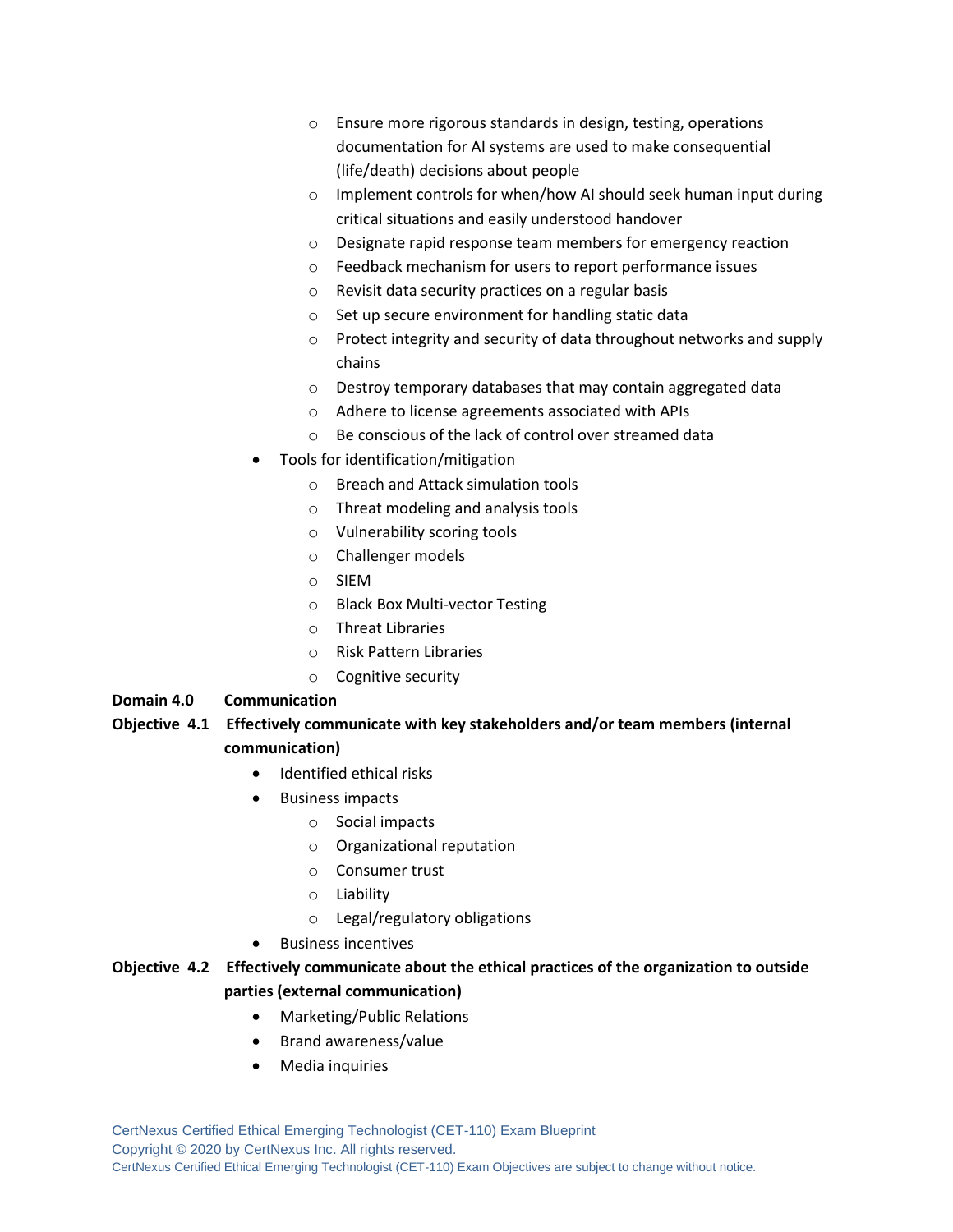- Corporate reporting
- Organizational philosophy
- Disclosure statements
	- o Rationale explanation
	- o Fairness explanation
	- o Safety explanation

**Domain 5.0 Organizational Policy and Governance**

#### **Objective 5.1 Identify the elements that can help foster an ethical organizational culture**

- Training
- Leadership championing
- Incentive structures
- Culture-building workshops
- Creation of an ethics board
- Organizational resourcing

# **Objective 5.2 Identify and describe the ethical considerations that shape policies regarding the development, use, and governance of technology**

- Fair competition
- Open data
- **Privacy**
- Intellectual property
- **Fairness**
- Non-discrimination
- Legal and regulatory requirements
- Human rights
- Accountability
- Transparency
- Animal rights/welfare
- Safety and reliability
- Environmental concerns
- Economic impacts
- Workforce impacts

#### **Objective 5.3 Follow recommended guidelines for developing a code of ethics**

- Identify internal and external stakeholders who should review or contribute
- Determine your organization's memberships in ecosystems, industry, and professional groups
- Collect codes of ethics from the above groups and aggregate their codes as a minimum baseline for your own code
- Consult with process owners to understand any factors which may frustrate or impede the adoption of more ethical practices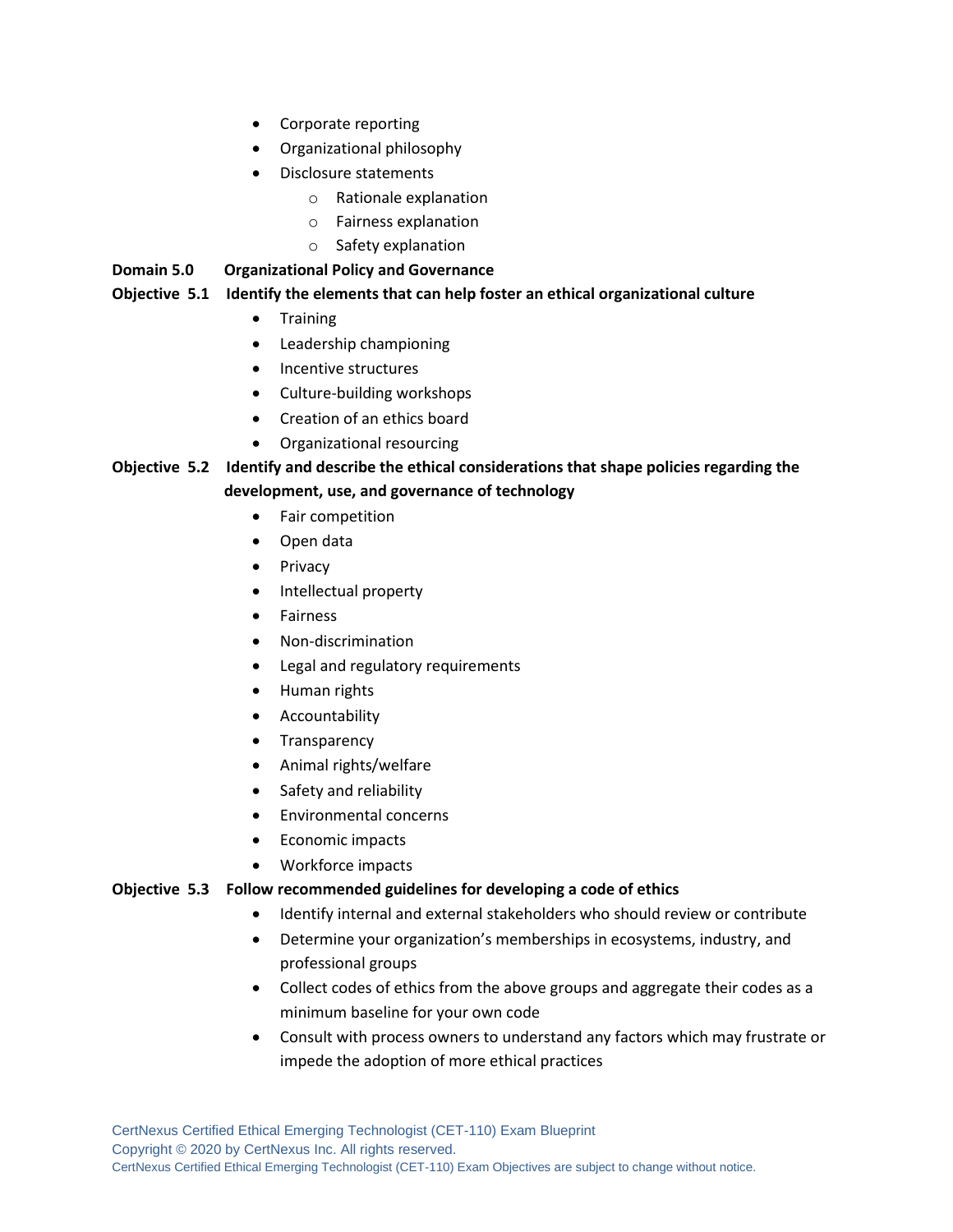- Publish draft among stakeholders who will participate in a pilot for a determined length of time
- During the pilot period, interview stakeholders at predetermined intervals to understand impacts of change
- Upon completion of the pilot, update and ratify the code of ethics

# **Objective 5.4 Follow recommended guidelines for developing an ethical organizational policy**

- Identify the need for the policy
	- o Assess organizational activities, responsibilities, and the external environment to identify the need (e.g., anticipated need and in response to need) for policies and procedures
- Identify the owner(s) of the policy
	- o Delegate responsibility to an individual, working group, staff, etc. according to expertise required
- Gather information about the policy
	- o Leverage existing guidance, templates, or examples from internal and external sources
- Draft the policy
	- o Ensure that verbiage, length, and complexity of policy are appropriate for those who will be tasked with implementation
- Consult appropriate stakeholders
	- o Provide the appropriate affected parties with the opportunity to review and discuss potential implications of the policy
- Approve and publish the policy
	- o Resolve any open issues
	- $\circ$  Obtain appropriate approval(s)
	- o Publish the final policy
	- o Make the policy available to the required parties
- Establish procedures to support the policy
	- o Put existing procedures that support the policy into place
	- o Provide guidance regarding how the policy will be implemented and by whom
- Implement the policy
	- o Coordinate implementation
	- o Determine how the policy will be communicated and by whom, if training is required, and if PR/external communications is required
- Monitor and refresh the policy at regular intervals
	- o Establish monitoring and measurement/reporting systems to assess policy implementation, usage, and compliance
	- o Review feedback from key stakeholders
	- o Revise policy based on periodic refresh cycle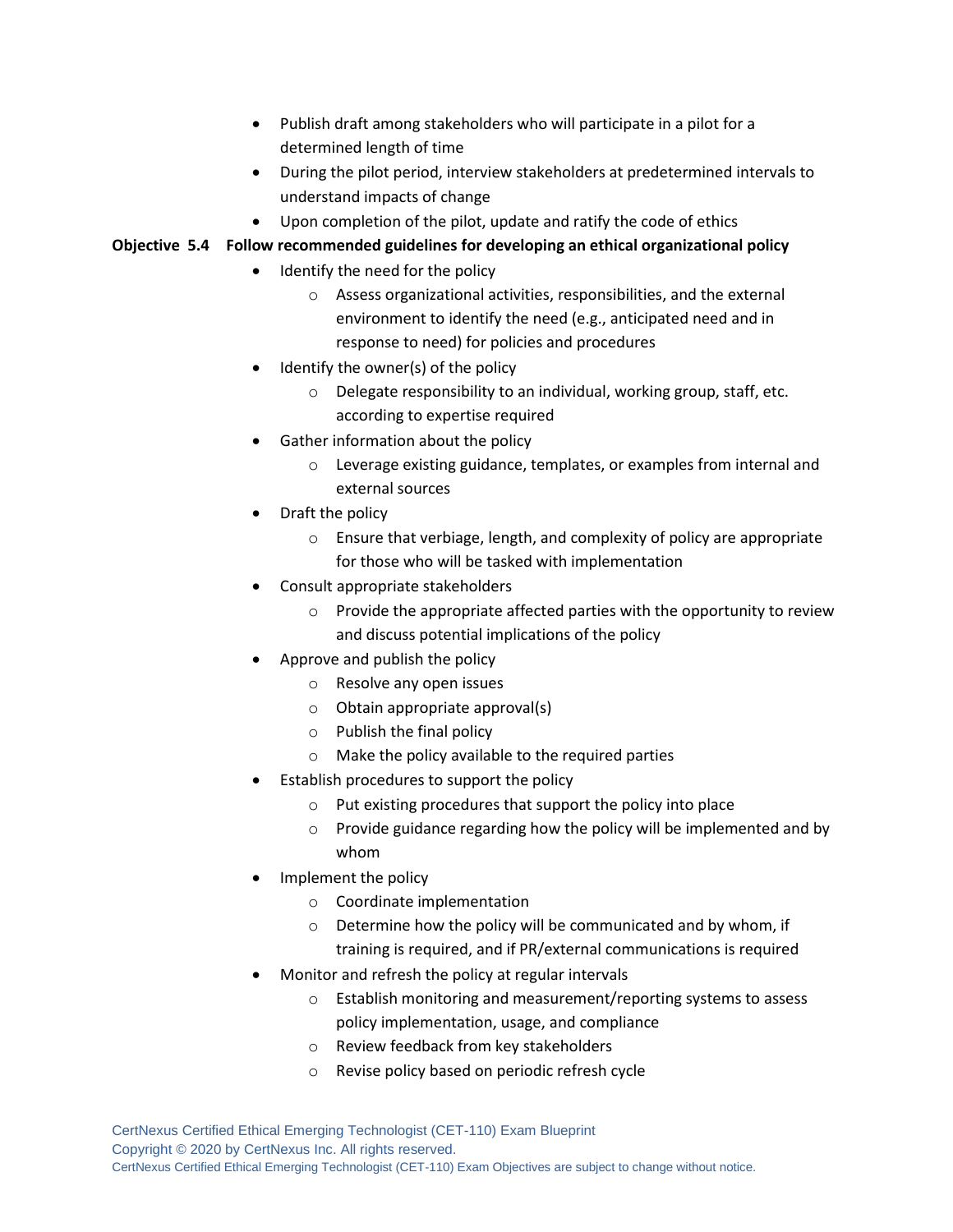#### **Objective 5.5 Evaluate the effectiveness of internal and external ethical policies**

- Sentiment analysis of public discussion
- Surveys and focus groups
- Periodic health check of ethical policies
- Number and severity of ethical violations
- Industry best practices/leading best practices
	- o Peer benchmarking

# **Recertification Requirements**

The *Certified Ethical Emerging Technologist (CEET)* certification is valid for 3 years from the time certification is granted. In order to maintain a continuously valid certification, candidates can recertify via one of the following options:

- 1. Retake the most recent, up-to-date version of the exam before their certification expires.
- 2. Earn and submit enough continuing education credits (CECs) to recertify without retaking the exam.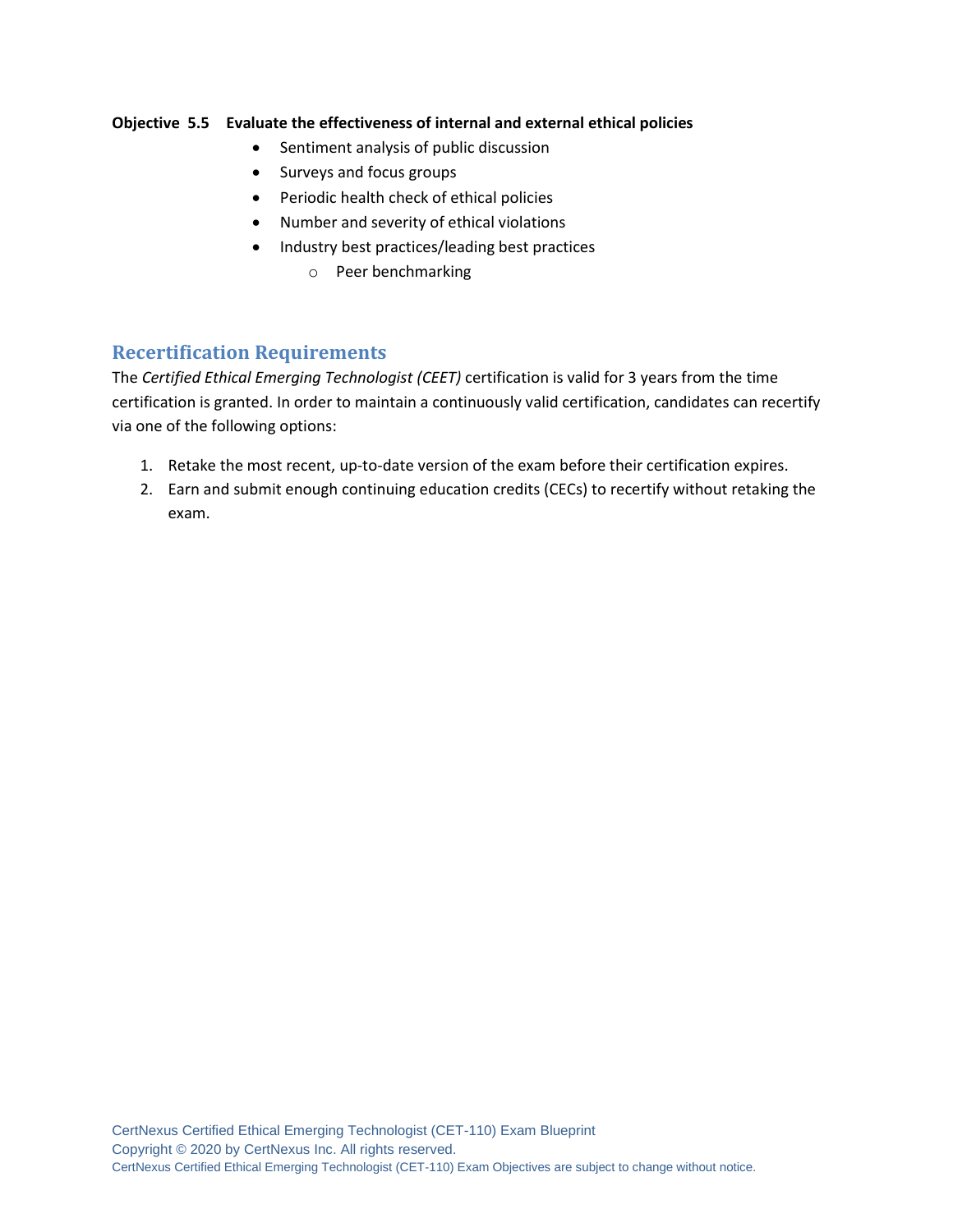# **Certified Ethical Emerging Technologist (CEET) Acronyms**

| Acronym       | <b>Expanded Form</b>                                                          |
|---------------|-------------------------------------------------------------------------------|
| AI            | artificial intelligence                                                       |
| <b>API</b>    | application program interface                                                 |
| <b>BIPA</b>   | Illinois Biometric Information Privacy Act                                    |
| <b>CCPA</b>   | California Consumer Privacy Act                                               |
| <b>COPPA</b>  | Children's Online Privacy Protection Act                                      |
| <b>DoS</b>    | Denial of Service                                                             |
| ELI5          | Explain Like I'm 5                                                            |
| EULA          | End-user license agreement                                                    |
| <b>FERPA</b>  | Family Educational Rights and Privacy Act                                     |
| <b>GDPR</b>   | <b>General Data Protection Regulation</b>                                     |
| HIPAA         | Health Insurance Portability and Accountability Act                           |
| <b>IEEE</b>   | Institute of Electrical and Electronics Engineers                             |
| IoT           | Internet of Things                                                            |
| <b>ISO</b>    | International Organization for Standardization                                |
| <b>LGPD</b>   | Lei Geral de Proteção de Dados (General Data Protection Law)                  |
| LIME          | Local Interpretable Model-agnostic Explanations                               |
| MFA           | multi-factor authentication                                                   |
| ML.           | machine learning                                                              |
| <b>NIST</b>   | National Institute of Standards and Technology                                |
| <b>NISTIR</b> | National Institute of Standards and Technology Interagency or Internal Report |
| OECD          | Organisation for Economic Co-operation and Development                        |
| PCI DSS       | Payment Card Industry Data Security Standard                                  |